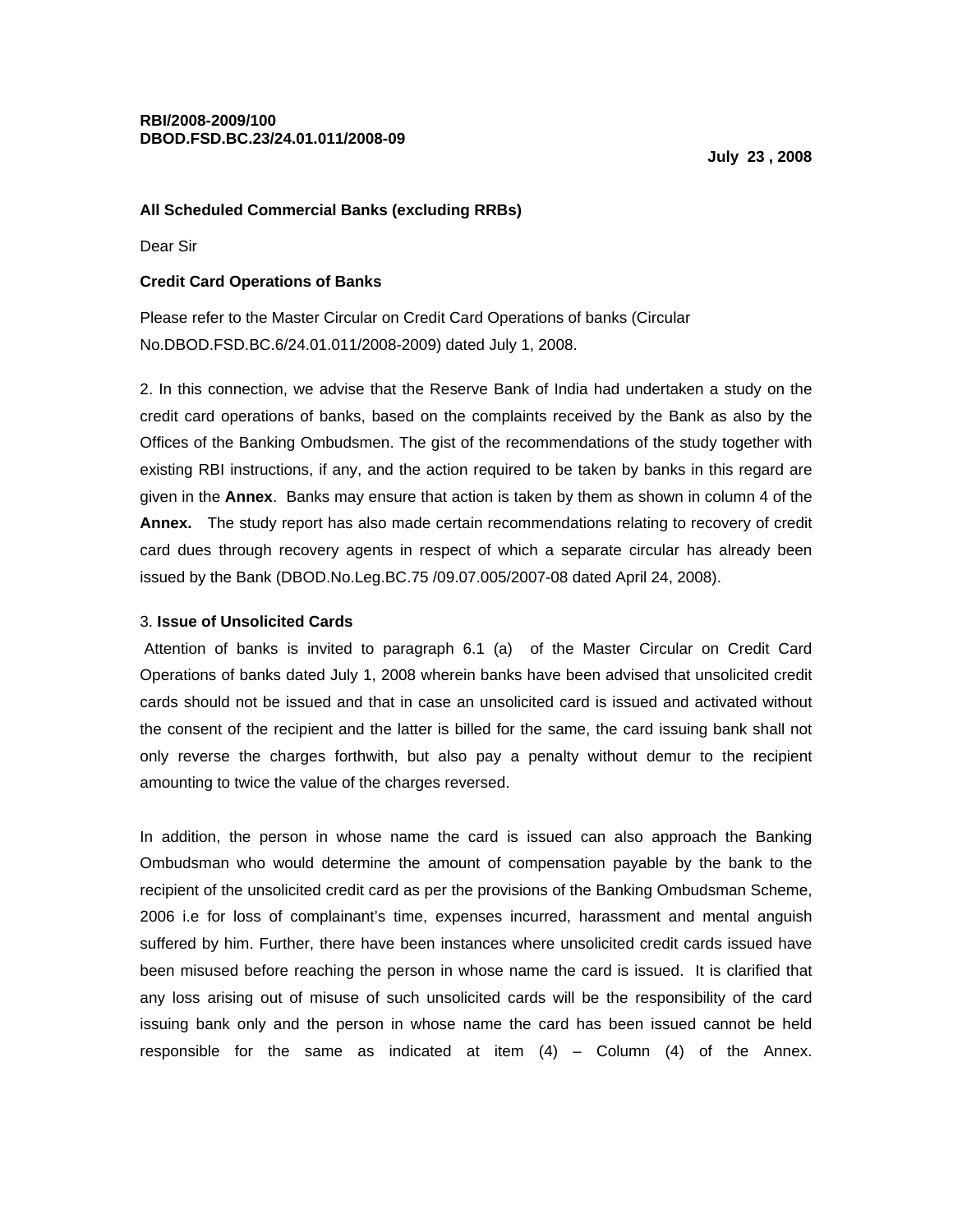## 4. **Insurance cover to credit card holders**

It has been decided that in cases where the banks are offering any insurance cover to their credit card holders, in tie-up with insurance companies, the banks may consider obtaining in writing from the credit card holder the details of nominee/s for the insurance cover in respect of accidental death and disablement benefits. Banks may ensure that the relevant nomination details are recorded by the Insurance Company. Banks may also consider issuing a letter to the credit card holder indicating the details regarding the name, address and telephone number of the Insurance Company which will handle the claims relating to the insurance cover.

5. Banks are advised to scrupulously adhere to these instructions and any violation/s would be viewed seriously.

Yours faithfully

**(P.Vijaya Bhaskar) Chief General Manager**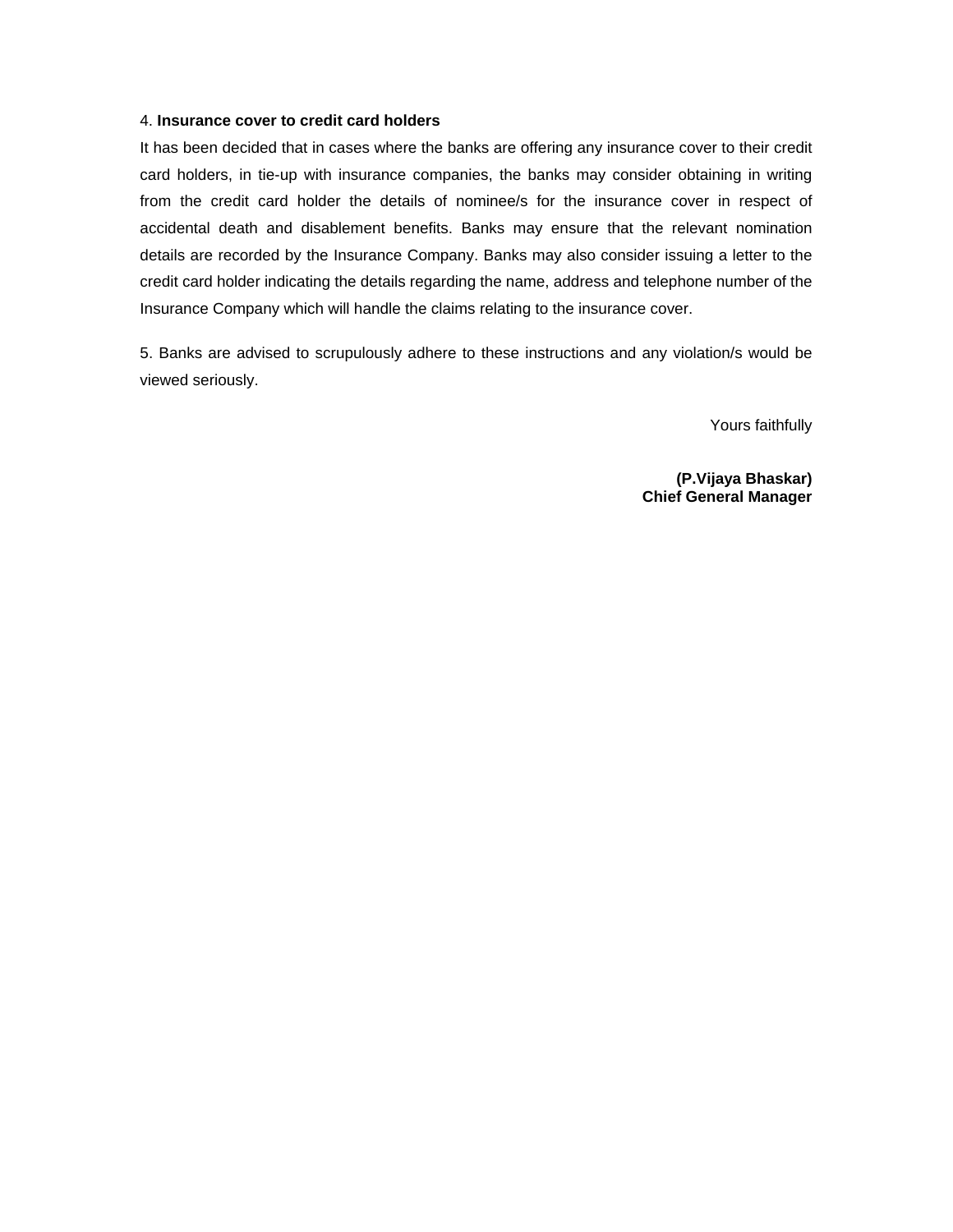**Sl. No. 1. Issue in brief 2. Gist of recommendations of the Credit Card Study 3. Existing RBI instructions, if any on the issue and action to be taken by banks 4. I. Card Issuance 1. Prudence in issuing credit cards**  The banks need to ensure prudence while issuing credit cards. Banks have already been advised vide paragraph 2(a) of the Master Circular on Credit Card Operations(Circular No.DBOD.FSD.BC.6/24.01.011/2008-2009 dated July 1, 2008) that they should independently assess the credit risk while issuing cards to persons, especially to students and others with no independent financial means. It is reiterated that banks need to ensure prudence while issuing credit cards.  **2.Reasons for rejection of credit card applications to be intimated**  The banks are required to inform the reason for rejection of credit card applications as per the extant RBI guidelines. In terms of the instructions contained in the circular DBOD.No.Leg.BC.65/09.07.005/2006- 2007 dated March 6, 2007, banks have been advised that in case of all categories of loans irrespective of any threshold limits, **including credit card applications,** banks should convey in writing the main reason/reasons which in the opinion of the bank have led to the rejection of the loan applications. It is reiterated that banks should convey in writing the main reason/reasons which have led to the rejection of the credit card applications.  **3. Consent for issue of credit cards**  The consent for the cards issued or the other products offered along with the Banks have already been advised vide paragraph 6.1(a) of the Master Circular on Credit Card Operations (Circular No.DBOD.FSD.BC.6/24.01.011/2008-09

**Annex**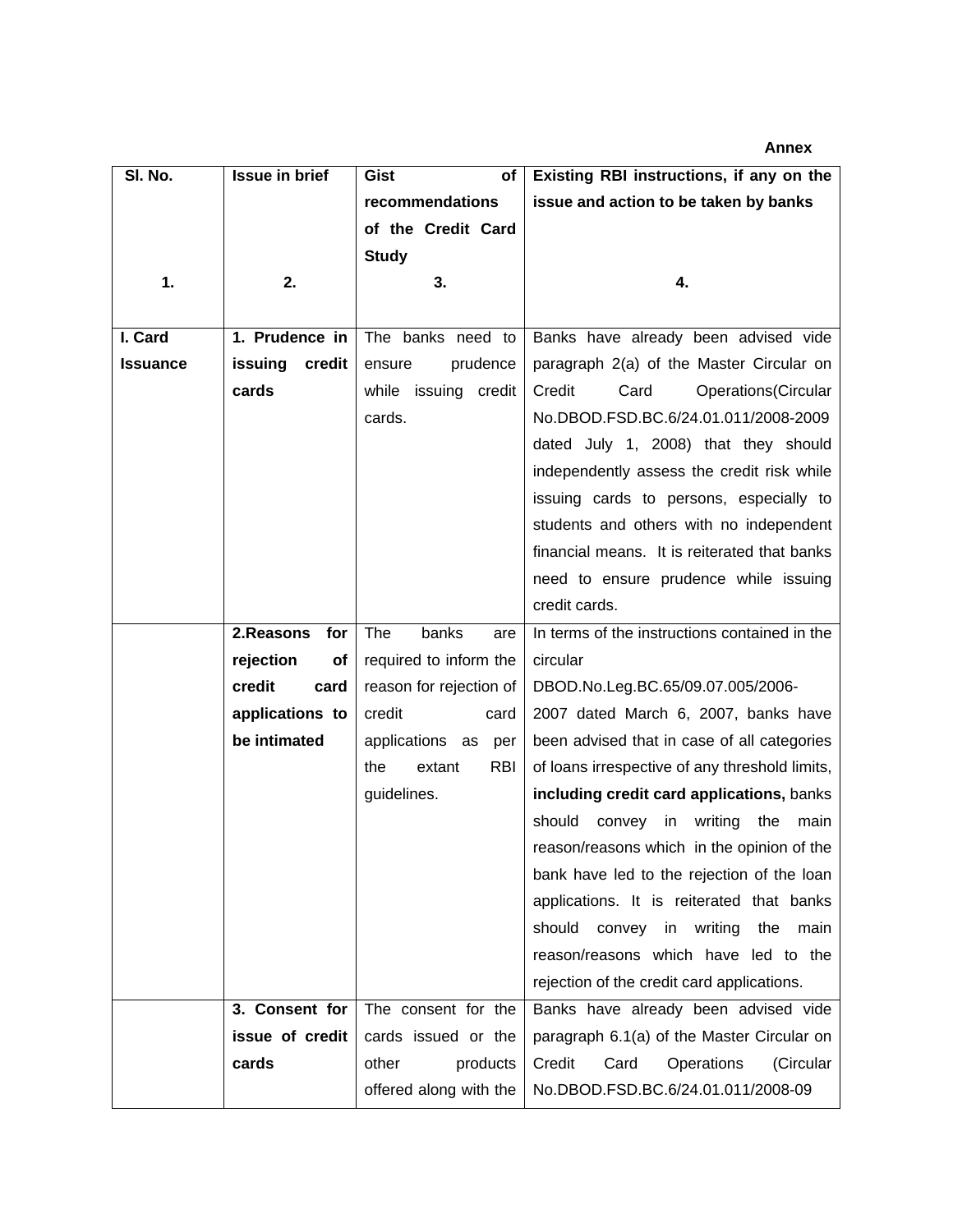| SI. No.<br><b>Issue in brief</b><br>Existing RBI instructions, if any on the<br>Gist<br>of                                                  |           |
|---------------------------------------------------------------------------------------------------------------------------------------------|-----------|
| recommendations<br>issue and action to be taken by banks                                                                                    |           |
| of the Credit Card                                                                                                                          |           |
| <b>Study</b>                                                                                                                                |           |
| 1.<br>2.<br>3.<br>4.                                                                                                                        |           |
|                                                                                                                                             |           |
| dated July 1, 2008) that unsolicited credit<br>card has to be explicit                                                                      |           |
| and should not be<br>cards should not be issued. It is further                                                                              |           |
| implied.<br>clarified that consent for the cards issued                                                                                     |           |
| or the other products offered alongwith the                                                                                                 |           |
| card has to be explicit and should not be                                                                                                   |           |
| implied.                                                                                                                                    |           |
| <b>There</b><br>misuse of<br>4. Losses<br>Any<br>have<br>instances<br>an<br>been                                                            | where     |
| arising out of<br>unsolicited card or<br>unsolicited<br>cards<br>issued<br>have                                                             | been      |
| misuse of<br>misused before reaching the person in<br>other<br>product<br>any                                                               |           |
| unsolicited<br>whose name these have been issued. It is<br>associated with the                                                              |           |
| credit cards<br>issue of<br>such<br>clarified that any loss arising out of misuse<br>an                                                     |           |
| unsolicited card is the<br>of such unsolicited cards will be the                                                                            |           |
| responsibility of the<br>responsibility of the card issuing bank only                                                                       |           |
| issuing<br>and the person in whose name the card<br>card<br>bank                                                                            |           |
| only and cannot be<br>been issued<br>cannot be<br>has                                                                                       | held      |
| laid at the door of the<br>responsible for the same.                                                                                        |           |
| customer.                                                                                                                                   |           |
|                                                                                                                                             |           |
| <b>Safeguards</b><br>In order to reduce<br>With a view to reducing the instances of<br>5.<br>misuse of lost cards,<br>misuse<br>lost/stolen |           |
| against misuse<br>of<br>cards,<br>lost/stolen<br>banks may consider<br>recommended to banks that they may                                   | it<br>İS. |
| Οf<br>issuance of -<br>consider issuing (i) Cards with photographs<br>cards                                                                 |           |
| (i) Photo cards<br>of the cardholder, (ii) Cards with PIN and                                                                               |           |
| (ii) Cards with a PIN<br>(iii) Signature laminated cards or any other                                                                       |           |
| (iii)Signature<br>advanced methods that may evolve from                                                                                     |           |
| laminated cards<br>time to time.                                                                                                            |           |
|                                                                                                                                             |           |
| 6.Explicit<br>banks<br>should<br>The<br>Instances have come to light where banks,                                                           |           |
| option to share<br>as part of the MITCs, obtain the consent of<br>explicitly<br>state<br>and                                                |           |
| customer<br>the<br>the customer for sharing the information<br>explain<br>to                                                                |           |
| information<br>full<br>furnished by him while applying for the<br>customer<br>the                                                           |           |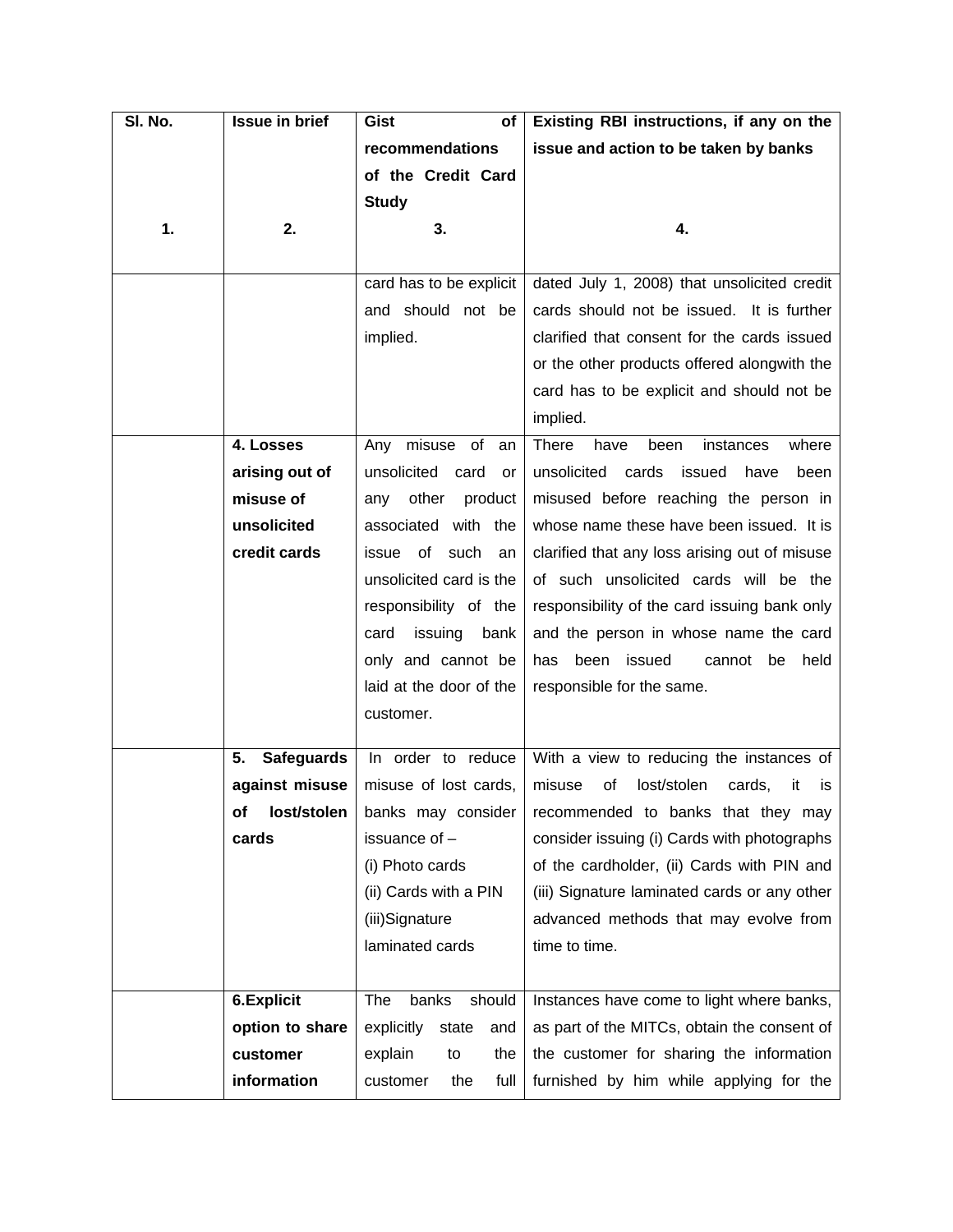| SI. No.              | <b>Issue in brief</b> | Gist<br><b>of</b>        | Existing RBI instructions, if any on the        |
|----------------------|-----------------------|--------------------------|-------------------------------------------------|
|                      |                       | recommendations          | issue and action to be taken by banks           |
|                      |                       | of the Credit Card       |                                                 |
|                      |                       | <b>Study</b>             |                                                 |
| 1.                   | 2.                    | 3.                       | 4.                                              |
|                      |                       |                          |                                                 |
|                      | with<br>other         | of<br>their<br>meaning   | credit card, with other agencies. It is         |
|                      | agencies              | disclosure<br>clause.    | clarified that banks should give the            |
|                      |                       | While<br>reporting<br>to | customer the option to decide as to             |
|                      |                       | Credit<br>Information    | whether he is agreeable for the bank            |
|                      |                       | Companies/CIBIL<br>is i  | sharing with other agencies the information     |
|                      |                       | all<br>mandatory,<br>the | furnished by him at the time of applying        |
|                      |                       | other clauses added      | credit card. The application forms for credit   |
|                      |                       | making the customer      | cards may be suitably modified to explicitly    |
|                      |                       | provide his consent to   | and clearly provide for the same. Further,      |
|                      |                       | with<br>his<br>parting   | in cases where the customer gives his           |
|                      |                       | information<br>personal  | for<br>the<br>bank<br>sharing<br>the<br>consent |
|                      |                       | and credit history to a  | information with other agencies, banks          |
|                      |                       | host of agencies is      | should explicitly state and explain clearly to  |
|                      |                       | purely voluntary and     | the customer the full meaning/implications      |
|                      |                       | should not have any      | of the disclosure clause.                       |
|                      |                       | bearing on the issue     |                                                 |
|                      |                       | of the card.             |                                                 |
| Card<br>$\mathbf{I}$ | 7.Acknowledge         | should<br>The<br>banks   | Banks have been advised, vide paragraph         |
| <b>Statements</b>    | for<br>ment           | have a mechanism to      | paragraph 3(a) of the Master Circular on        |
|                      | monthly               | that<br>ensure           | Credit Card operations dated July 1,            |
|                      | <b>statements</b>     | customer's               | 2008(Circular                                   |
|                      |                       | acknowledgement for      | No.DBOD.FSD.BC.6/24.01.011/2008-2009            |
|                      |                       | receipt of the monthly   | dated July 1, 2008) that they should ensure     |
|                      |                       | statement is taken.      | that there is no delay in dispatching bills     |
|                      |                       |                          | and the customer has sufficient number of       |
|                      |                       |                          | days (at least one fortnight) for making        |
|                      |                       |                          | payment before the interest starts getting      |
|                      |                       |                          | charged. Banks could consider putting in        |
|                      |                       |                          | place a mechanism to ensure that the            |
|                      |                       |                          | customer's acknowledgement is obtained          |
|                      |                       |                          | for receipt of the monthly statement.           |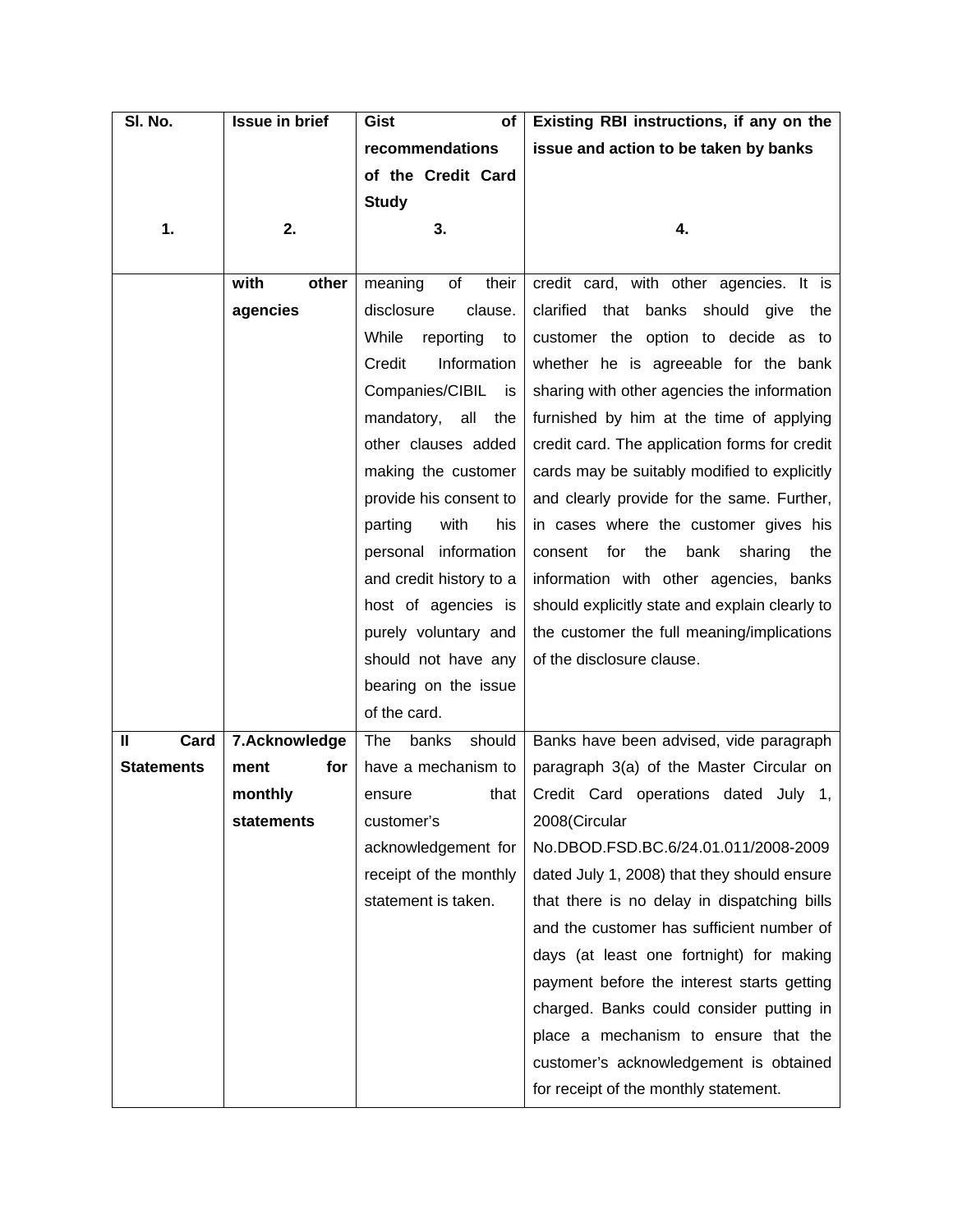| SI. No. | <b>Issue in brief</b>  | Gist<br>of                     | Existing RBI instructions, if any on the         |
|---------|------------------------|--------------------------------|--------------------------------------------------|
|         |                        | recommendations                | issue and action to be taken by banks            |
|         |                        | of the Credit Card             |                                                  |
|         |                        | <b>Study</b>                   |                                                  |
| 1.      | 2.                     | 3.                             | 4.                                               |
|         |                        |                                |                                                  |
|         | 8. Undue delay         | <b>Banks</b><br>should<br>be   | There have been instances where banks            |
|         | issue<br>in<br>оf      | advised<br>against             | have issued credit card statements after         |
|         | credit<br>card         | sending<br>statements          | undue delays and demanded payments.              |
|         | <b>statements</b>      | after a gap of a few           | Banks may ensure that credit card                |
|         |                        | years and demanding            | bills/statements are sent to the customers       |
|         |                        | and<br>payments<br>the         | promptly without any delay. Attention of         |
|         |                        | same has to be seen            | banks is invited to paragraph 4(b) of the        |
|         |                        | as a grossly unfair act        | Master Circular on Credit Operations of          |
|         |                        | on the part of the             | banks (DBOD.FSD.BC.6 /24.01.011/2008-            |
|         |                        | bank.<br>Specifying a          | 2009 dated July 1, 2008) wherein it is           |
|         |                        | time limit for rectifying      | stated that in order to obviate frequent         |
|         |                        | any errors or making           | complaints of delayed billing, the credit        |
|         |                        | claim<br>the<br><b>on</b><br>a | card issuing bank may consider providing         |
|         |                        | cardholder need to be          | bills and statements of accounts online,         |
|         |                        | considered.                    | with suitable security built therefor.           |
|         |                        |                                |                                                  |
|         |                        |                                |                                                  |
|         | <b>Educating</b><br>9. | Banks should step up           | Banks should step up their efforts on            |
|         | customers<br>on        | their education efforts        | educating<br>the<br>cardholders<br>οf<br>the     |
|         | the                    | on the implications of         | implications of paying only the 'minimum         |
|         | implications of        | card holders paying            | amount due'. The MITC should specifically        |
|         | paying only the        | 'minimum<br>only<br>the        | explain that the 'free credit period' is lost if |
|         | 'minimum               | due'.<br>amount<br>An          | any balance of the previous month's bill is      |
|         | due'<br>amount         | average credit card            | outstanding. For this purpose, they could        |
|         | on credit cards        | customer is not clear          | work out illustrative examples and include       |
|         |                        | how<br>the<br>to<br>as         | the same in the Welcome Kit sent to the          |
|         |                        | interest/finance               | cardholders as also place it on their            |
|         |                        | charges<br>are                 | website.                                         |
|         |                        | calculated. The MITC           |                                                  |
|         |                        | should<br>specifically         |                                                  |
|         |                        | explain that 'the free         |                                                  |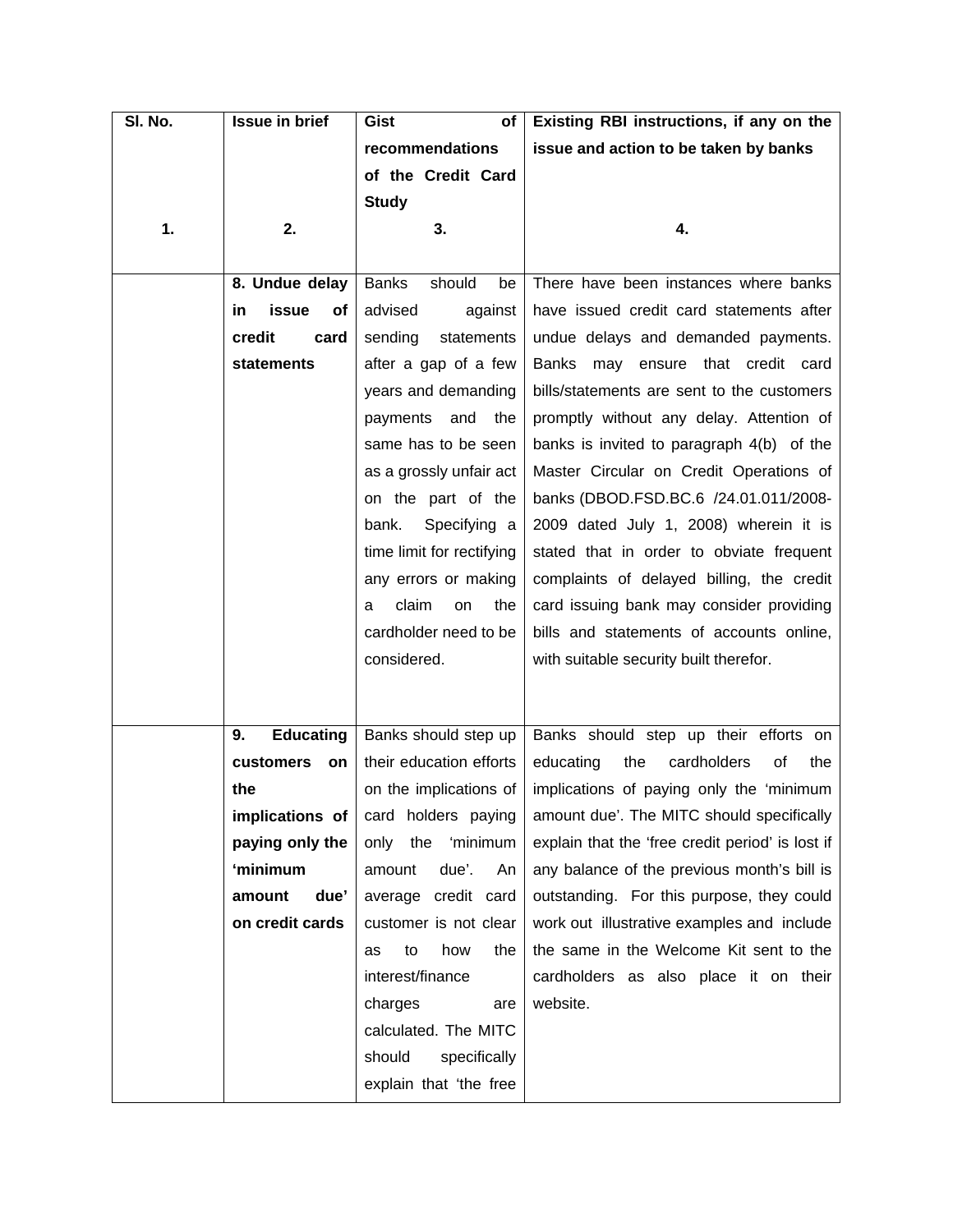| SI. No.              | <b>Issue in brief</b>   | of<br>Gist                | Existing RBI instructions, if any on the          |
|----------------------|-------------------------|---------------------------|---------------------------------------------------|
|                      |                         | recommendations           | issue and action to be taken by banks             |
|                      |                         | of the Credit Card        |                                                   |
|                      |                         | <b>Study</b>              |                                                   |
| 1.                   | 2.                      | 3.                        | 4.                                                |
|                      |                         |                           |                                                   |
|                      |                         | credit period' is lost if |                                                   |
|                      |                         | any balance of the        |                                                   |
|                      |                         | previous month's bill     |                                                   |
|                      |                         | is outstanding.           |                                                   |
| <b>Interest</b><br>Ш | 10.<br><b>Excessive</b> | complaints<br>The         | Banks have already been advised vide RBI          |
| other<br>and         | Interest rates/         | received<br>by            | circular dated May 7, 2007 on excessive           |
| charges              | <b>Other Charges</b>    | RBI/Banking               | interest rates on advances that they should       |
|                      |                         | Ombudsmen's offices       | rate of interest,<br>prescribe a ceiling          |
|                      |                         | on charges indicate       | including processing and other charges, in        |
|                      |                         | that<br>customers         | respect of small value personal loans and         |
|                      |                         | consider the charges      | loans similar in nature. It is clarified that the |
|                      |                         | to be on the higher       | above instructions would apply to credit          |
|                      |                         | While<br>there<br>side.   | card dues also.                                   |
|                      |                         | could be an issue of      |                                                   |
|                      |                         | education<br>customer     |                                                   |
|                      |                         | here, the banks are       |                                                   |
|                      |                         | required to note that     |                                                   |
|                      |                         | the interest rate/other   |                                                   |
|                      |                         | charges<br>credit<br>on   |                                                   |
|                      |                         | card dues fall within     |                                                   |
|                      |                         | the purview of RBI        |                                                   |
|                      |                         | circular on excessive     |                                                   |
|                      |                         | interest rates issued     |                                                   |
|                      |                         | on May 7, 2007.           |                                                   |
|                      | 11.<br>Variable         | Some of the banks         | Where banks charge interest rates which           |
|                      | <b>Interest</b>         | levy interest charges     | vary based on the payment/default history         |
|                      | charges                 | which vary based on       | of the cardholder, there should<br>be             |
|                      |                         | payment/default<br>the    | transparency in levying of such differential      |
|                      |                         | of<br>history<br>the      | interest rates. In other words, the fact that     |
|                      |                         | cardholder.<br>The        | higher interest rates are being charged to        |
|                      |                         | issue needs to be         | cardholder<br>the<br>account<br>his<br>οf<br>on   |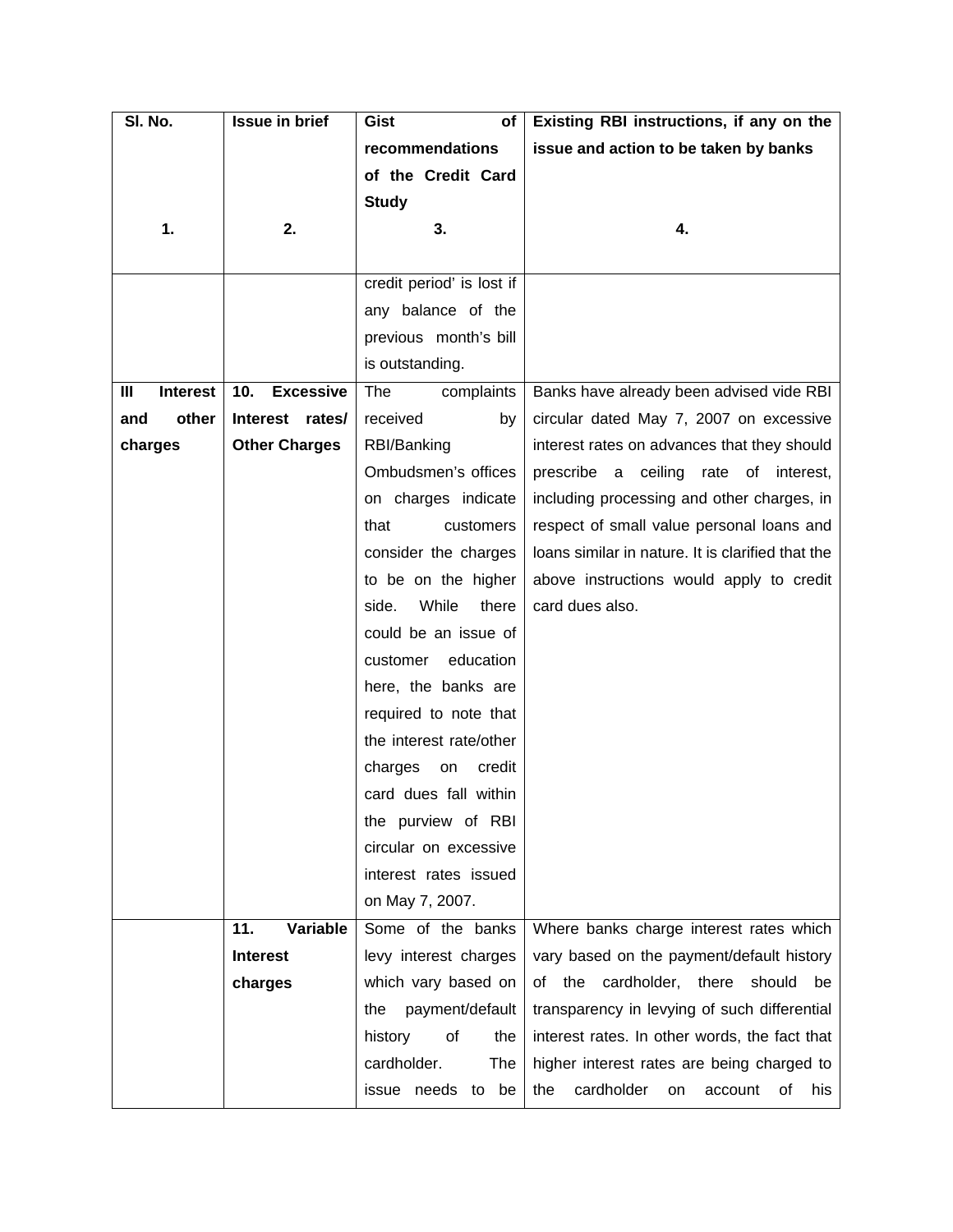| SI. No.          | <b>Issue in brief</b>     | Gist<br>of               | Existing RBI instructions, if any on the         |
|------------------|---------------------------|--------------------------|--------------------------------------------------|
|                  |                           | recommendations          | issue and action to be taken by banks            |
|                  |                           | of the Credit Card       |                                                  |
|                  |                           | <b>Study</b>             |                                                  |
| 1.               | 2.                        | 3.                       | 4.                                               |
|                  |                           |                          |                                                  |
|                  |                           | handled                  | payment/default history should be made           |
|                  |                           | transparently.           | known to the cardholder. For this purpose,       |
|                  |                           |                          | the banks should publicise through their         |
|                  |                           |                          | website and other means, the interest rates      |
|                  |                           |                          | various<br>charged<br>to<br>categories<br>οf     |
|                  |                           |                          | customers.                                       |
|                  | 12. Calculation           | regards<br>the<br>As     | Banks should upfront indicate to the credit      |
|                  | Οf<br>finance             | finance<br>of<br>amount  | card holder, the methodology of calculation      |
|                  | charges                   | charges, the entire      | finance<br>charges<br>with<br>illustrative<br>of |
|                  |                           | outstanding<br>amount    | examples, particularly in situations where       |
|                  |                           | is taken into account    | a part of the amount outstanding is only         |
|                  |                           | finance<br>charge<br>tor | paid by the customer.                            |
|                  |                           | calculations, if only    |                                                  |
|                  |                           | partial amount is paid   |                                                  |
|                  |                           | thereby losing<br>the    |                                                  |
|                  |                           | advantage of grace       |                                                  |
|                  |                           | period<br>given<br>for   |                                                  |
|                  |                           | <b>This</b><br>payment.  |                                                  |
|                  |                           | should<br>made<br>be     |                                                  |
|                  |                           | the<br>to<br>known       |                                                  |
|                  |                           | customer.                |                                                  |
|                  | 13.<br><b>Issue</b><br>of | In issuing cards that    | There should be transparency (without any        |
|                  | cards free<br>of          | are free of credit card  | hidden charges) in issuing credit cards          |
|                  | charge                    | issue charges for the    | free of charge during the first year.            |
|                  |                           | first year only, the     |                                                  |
|                  |                           | issue needs to be        |                                                  |
|                  |                           | handled transparently    |                                                  |
|                  |                           | without<br>and<br>any    |                                                  |
|                  |                           | hidden charges.          |                                                  |
| IV               | 14.                       | It is desirable that the | In terms of para 5 (c) of the Master Circular    |
| <b>DSAs/DMAs</b> | <b>Authentication</b>     | DSAs provide to the      | Credit<br>Card<br>operations<br>on<br>of         |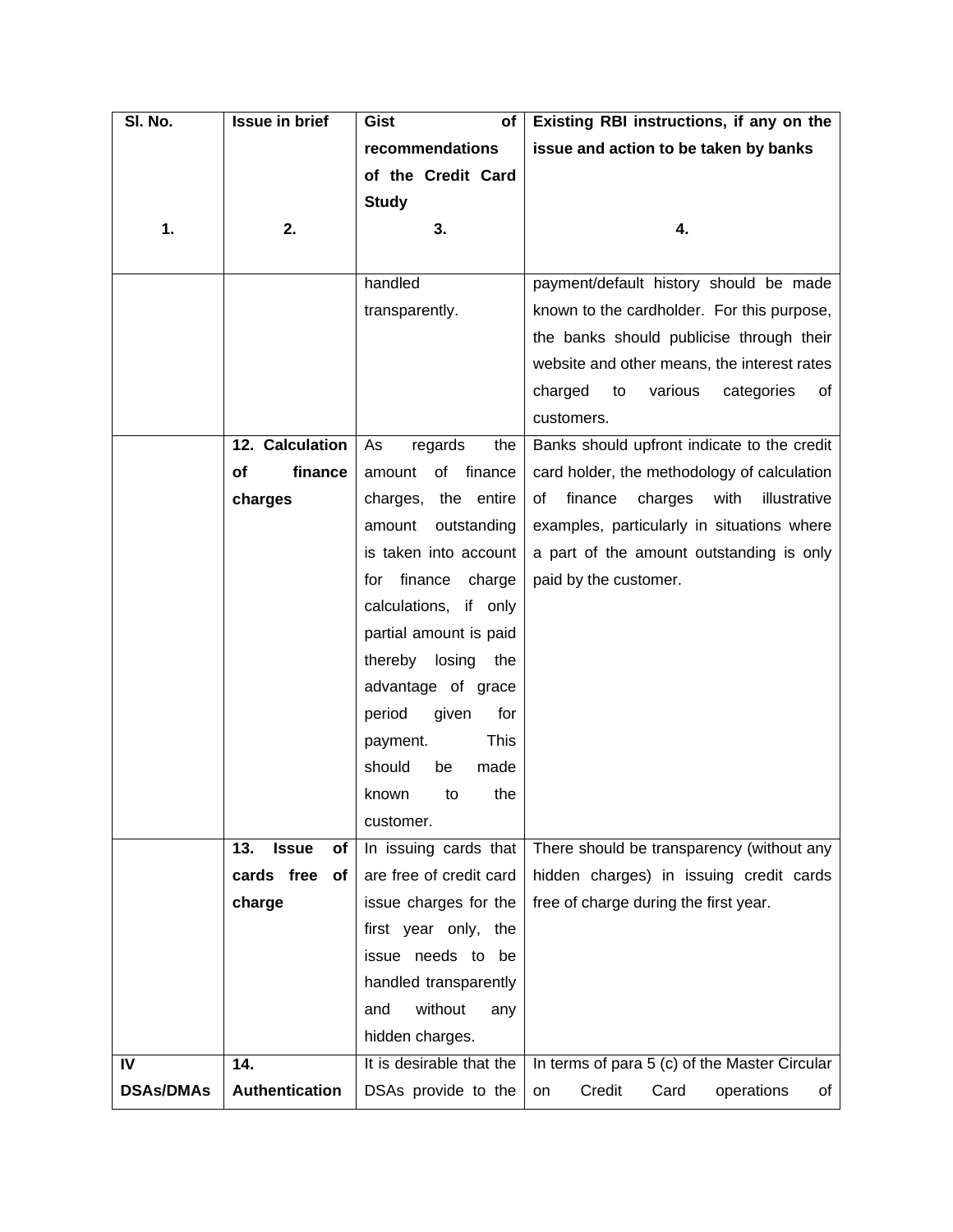| SI. No.          | <b>Issue in brief</b>    | Gist<br><b>of</b>              | Existing RBI instructions, if any on the     |
|------------------|--------------------------|--------------------------------|----------------------------------------------|
|                  |                          | recommendations                | issue and action to be taken by banks        |
|                  |                          | of the Credit Card             |                                              |
|                  |                          | <b>Study</b>                   |                                              |
| 1.               | 2.                       | 3.                             | 4.                                           |
|                  |                          |                                |                                              |
|                  | documents<br>οf          | only<br>the<br>customer        | banks(Circular                               |
|                  | by the banks             | documents/papers               | No.DBOD.FSD.BC.6/24.01.011/2008-09           |
|                  |                          | authorized<br>by<br>the        | dated July 1,2008), banks have been          |
|                  |                          | banks. It is desirable         | advised that they should have a random       |
|                  |                          | that the banks design          | check and mystery shopping to ensure that    |
|                  |                          | the modes in such a            | their agents have been properly briefed      |
|                  |                          | way that no disputes           | and trained in order to handle with care     |
|                  |                          | arise later between            | caution<br>and<br>their<br>responsibilities, |
|                  |                          | the customer and the           | particularly on the aspects included in the  |
|                  |                          | bank.<br>Most of the           | Master Circular like soliciting customers,   |
|                  |                          | complaints of mis-             | hours for calling, privacy of customer       |
|                  |                          | selling are attributed         | information, conveying the correct terms     |
|                  |                          | to DSAs/DMAs.                  | and conditions on offer etc., Banks are      |
|                  |                          |                                | once again advised to adhere to the above    |
|                  |                          |                                | instructions.                                |
| V Grievance      | 15.Training<br>of        | should<br><b>Banks</b><br>take | Banks should ensure that their call center   |
| <b>Redressal</b> | call center staff        | efforts<br>properly<br>to      | staff are trained adequately to competently  |
|                  |                          | train their call centre        | handle all customer complaints.              |
|                  |                          | staff<br>who<br>are            |                                              |
|                  |                          | presently equipped to          |                                              |
|                  |                          | handle only routine            |                                              |
|                  |                          | complaints.                    |                                              |
|                  | <b>Escalation</b><br>16. | Banks should have a            | Banks should also have a mechanism to        |
|                  | unresolved<br>οf         | mechanism<br>to                | escalate<br>unresolved<br>automatically      |
|                  | complaints               | escalate                       | complaints from a call center to higher      |
|                  |                          | automatically                  | authorities<br>and the details<br>of such    |
|                  |                          | unresolved                     | mechanism should be put in public domain     |
|                  |                          | complaints from a call         | through their website.                       |
|                  |                          | higher<br>centre<br>to         |                                              |
|                  |                          | authorities, if a higher       |                                              |
|                  |                          | intervention<br>level of       |                                              |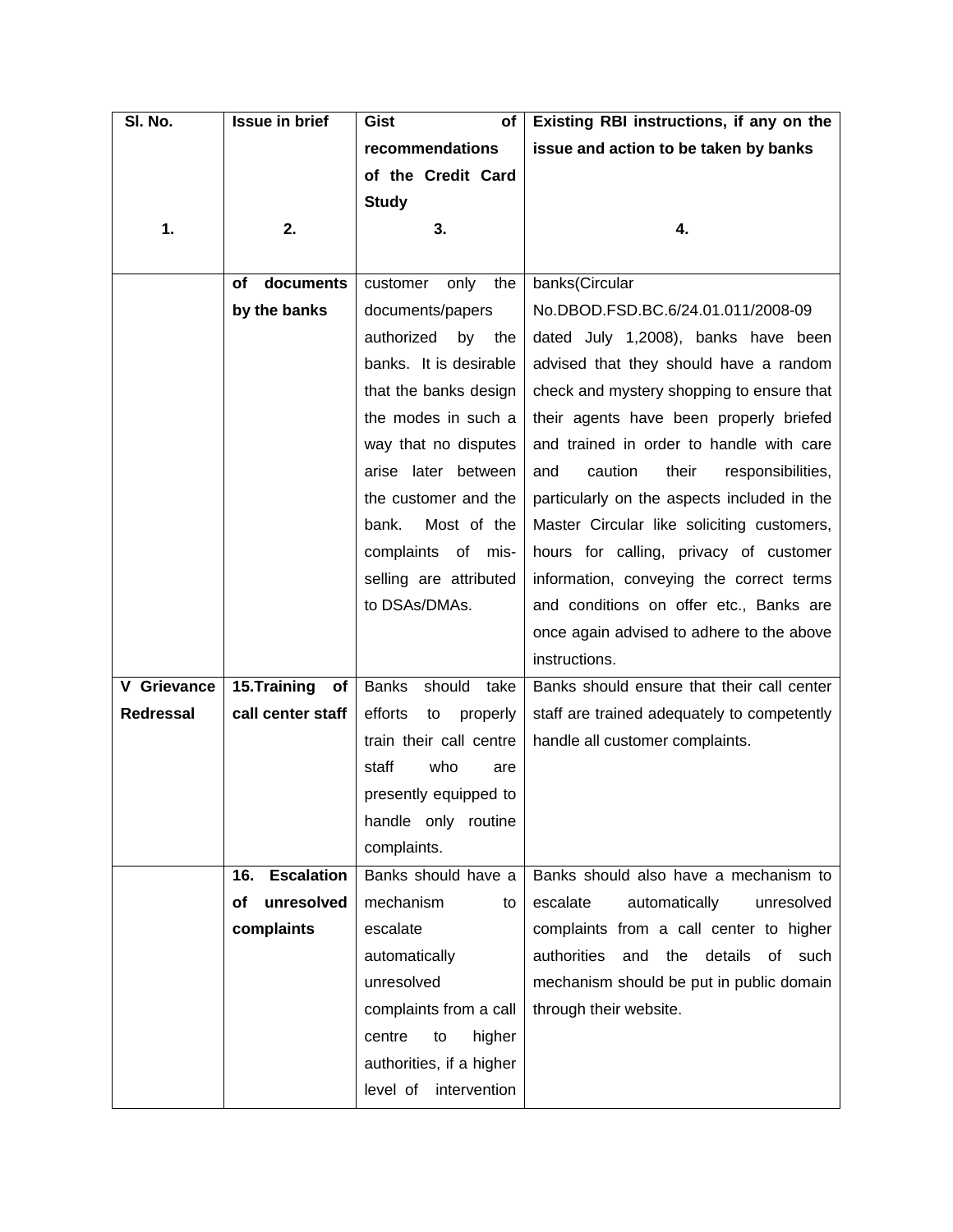| SI. No.            | <b>Issue in brief</b>   | Gist<br>of                    | Existing RBI instructions, if any on the          |
|--------------------|-------------------------|-------------------------------|---------------------------------------------------|
|                    |                         | recommendations               | issue and action to be taken by banks             |
|                    |                         | of the Credit Card            |                                                   |
|                    |                         | <b>Study</b>                  |                                                   |
| 1.                 | 2.                      | 3.                            | 4.                                                |
|                    |                         |                               |                                                   |
|                    |                         | is required.                  |                                                   |
| <b>CIBIL</b><br>VI | 17.<br><b>Reporting</b> | It is desirable that the      | In terms of paragraph 6.2 (c) of the Master       |
| <b>Issues</b>      | to CIBIL/Credit         | banks are made to             | Circular on Credit Card Operations of             |
|                    | <b>Information</b>      | follow<br>uniform<br>a        | banks(Circular                                    |
|                    | <b>Companies</b>        | method of reporting           | No.DBOD.FSD.BC.6/24.01.011/2008-2009              |
|                    |                         | to CIBIL/Master Card          | dated July 1, 2008), before reporting             |
|                    |                         | <b>International Negative</b> | default status of a Credit card holder to         |
|                    |                         | List.                         | CIBIL or any other Credit Information             |
|                    |                         |                               | Company authorized by RBI, banks should           |
|                    |                         |                               | ensure that they adhere to a procedure            |
|                    |                         |                               | duly approved by their Board including            |
|                    |                         |                               | issuing of sufficient notice<br>to<br>such        |
|                    |                         |                               | cardholder about the intention to report          |
|                    |                         |                               | him/her<br>defaulter<br>the<br>Credit<br>as<br>to |
|                    |                         |                               | Information Company.<br>The procedure             |
|                    |                         |                               | should also cover the notice period for           |
|                    |                         |                               | such reporting as also the period within          |
|                    |                         |                               | which such report will be withdrawn in the        |
|                    |                         |                               | event the customer settles his dues after         |
|                    |                         |                               | having been reported as defaulter. These          |
|                    |                         |                               | procedures should be transparently made           |
|                    |                         |                               | known as part of the MITCs. The above             |
|                    |                         |                               | instructions are reiterated.                      |
| <b>VII Others</b>  | 18.                     | Banks to register all         | Instructions in this regard have already          |
|                    | <b>Registration of</b>  | telemarketers<br>their        | been issued to banks vide RBI Circular            |
|                    | <b>Telemarketers</b>    | with Department of            | No.DBOD.FSD,BC.19/24.01.011/2007-                 |
|                    |                         | Telecommunications            | 2008 dated July 3, 2007. Banks may                |
|                    |                         | within the deadlines          | scrupulously<br>adhere<br>above<br>to<br>the      |
|                    |                         | by TRAI<br>and<br>set         | instructions.                                     |
|                    |                         | scrupulously<br>follow        |                                                   |
|                    |                         | RBI instructions on           |                                                   |